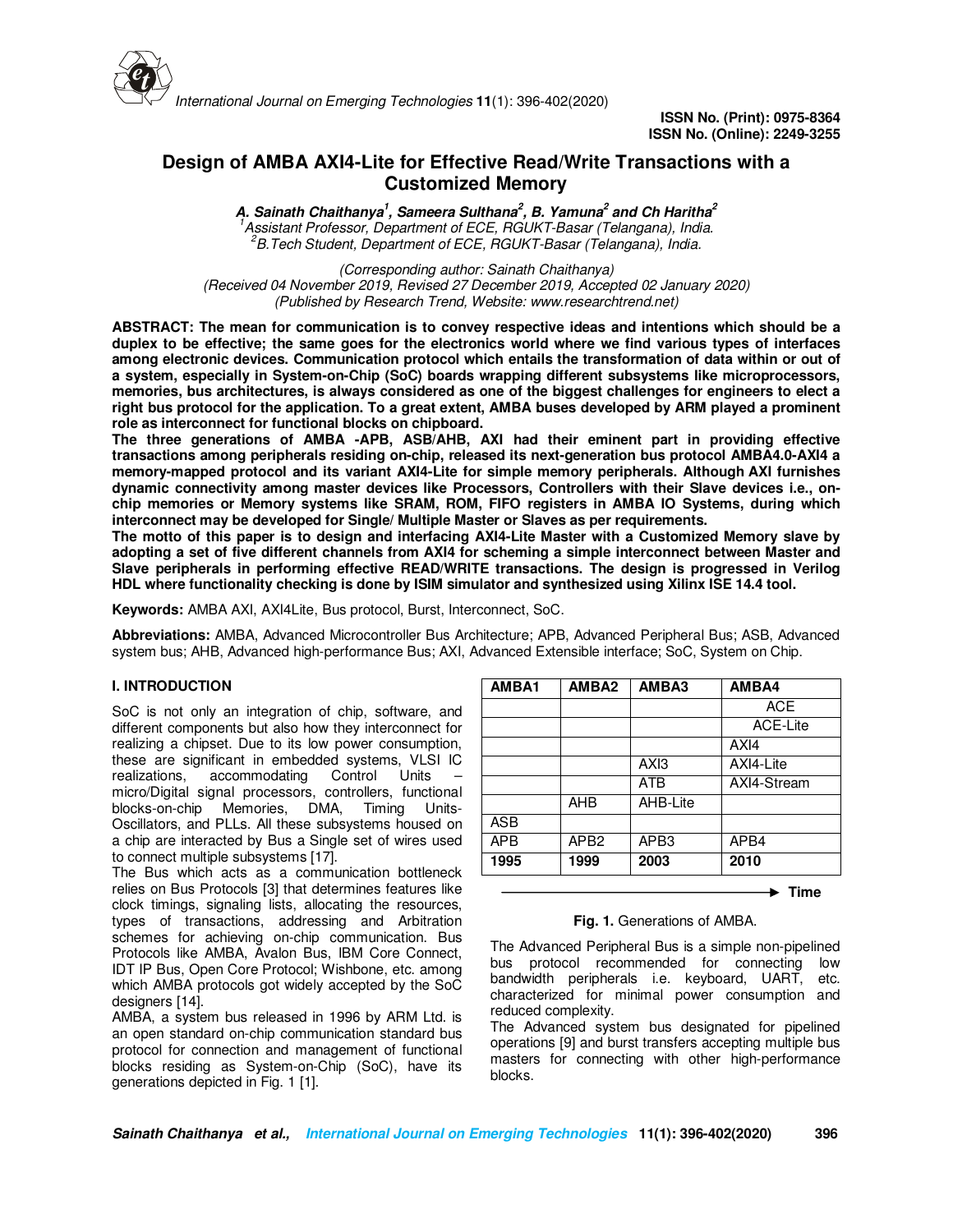The Advanced high-performance bus dedicated to highperformance designs which carries numerous bus master agents of high clock frequencies outfitted for burst and split transfers for wider data (64/128 bits) bus configurations.



**Fig. 2.** AMBA system bus in SoC [17].

Very popular AHB or ASB slaves are peripheral Bridge, APB or any memory interfaces. However some lowbandwidth peripherals will rest on the APB side, A Bridge regularly engaged for connecting the low bandwidth designs with a high-performance system bus as shown in Fig. 2.

Fig. 3 below exhibits hypothetical SoC's holding functional blocks that are interconnected using a flavor of an Advanced Microcontroller Bus Architecture (AMBA) [2], supporting single-cycle data transfers along with multiple masters for bus arbitration.



**Fig. 3.** Typical SoC [13].

The recent period of AMBA - AXI, The Advanced Extensible interface a point to point interconnect offers services for high bandwidth and low latencies, succeeding the constraints of a shared bus protocol in terms of the number of agents. Improvement from AHB in offering multiple outstanding data transfers with separate read and write paths of different bus widths, pipe-lined burst data transfers [16].

# **II. LITERATURE SURVEY**

The discourse will be carried out on the critical works and contributions made by various researchers, on employment of on chip bus protocols as an interface for different applications continuing with, projecting the present work i.e. Design and interface of AXI4-Lite Master core with a customized Memory.

**Survey on AMBA Buses:** In System on Chip (SoC) design various components of computer or other electronic sub-systems are mounted onto a single chip. The Notorious Advanced Microcontroller Bus Architecture (AMBA) treated as an active agent in dispensing constructive framework in SoC designs, contributes for the digital glue that binds IP process together adequately. Some of the previous works which are relevant and carry basic information for the present work is depicted.

In the Design of AHB Based Memory Controller having main memories i.e., SRAM and ROM are treated as AHB slaves in multi- master and multi- slave communication model where the AMBA AHB is acting as central multiplexer interconnector, in which master's drive out the address and control signals indicating the type of transfer, arbiter takes care of granting bus to master, a decoder for selecting appropriate signals from the slave. In general master generates the data and control signals but these cannot directly communicate with any generic memory, hence data processed through slave then through slave interface, a FIFO is employed for data/control buffering for information to get preserved. Further data is communicated through RAM or ROM for read/write transactions.

The work also substantiates a memory controller responsible for all timings, commands, featured with a look ahead functionality where the arbitrator can notify upcoming commands, ready for execution [5].

Scheming of AMBA ASB APB Bridge, A 32 bit AMBA Bridge provides an interface between the ASB and the APB. The wait states are inserted for burst of read/write transfers where the ASB must wait for the signals of APB ultimately latencies are created. The bridge is meant to respond for transaction requests from the currently enabled ASB master

The ASB transactions are converted into APB transactions asynchronously as the APB peripherals do not need a clock input that is the APB access is timed with a strobe signal generated by the ASB to APB bridge interface [6].

The modern SoC's capes multi-core clusters, sophisticated peripherals for which the present AHB protocol supporting low complexity shared buses, cannot keep up with the requirements of today's high speed SoC, with certain more impediments in protocol i.e., the AHB has only one outstanding transaction, no full-duplex mode, single channel-shared bus which directed to employee AXI bus. A comparison is drawn with the advanced AXI bus more realistically, by determining how the five-channels in the bus operate independently along with handshaking concept [7].

Portraying the significance of AMBA AXI4 bus which is best in terms of throughput, latency, highperformances/frequencies systems is utilized with either single or multiple channels, where the interconnect block encapsulates the arbiter, decoder, and multiplexers.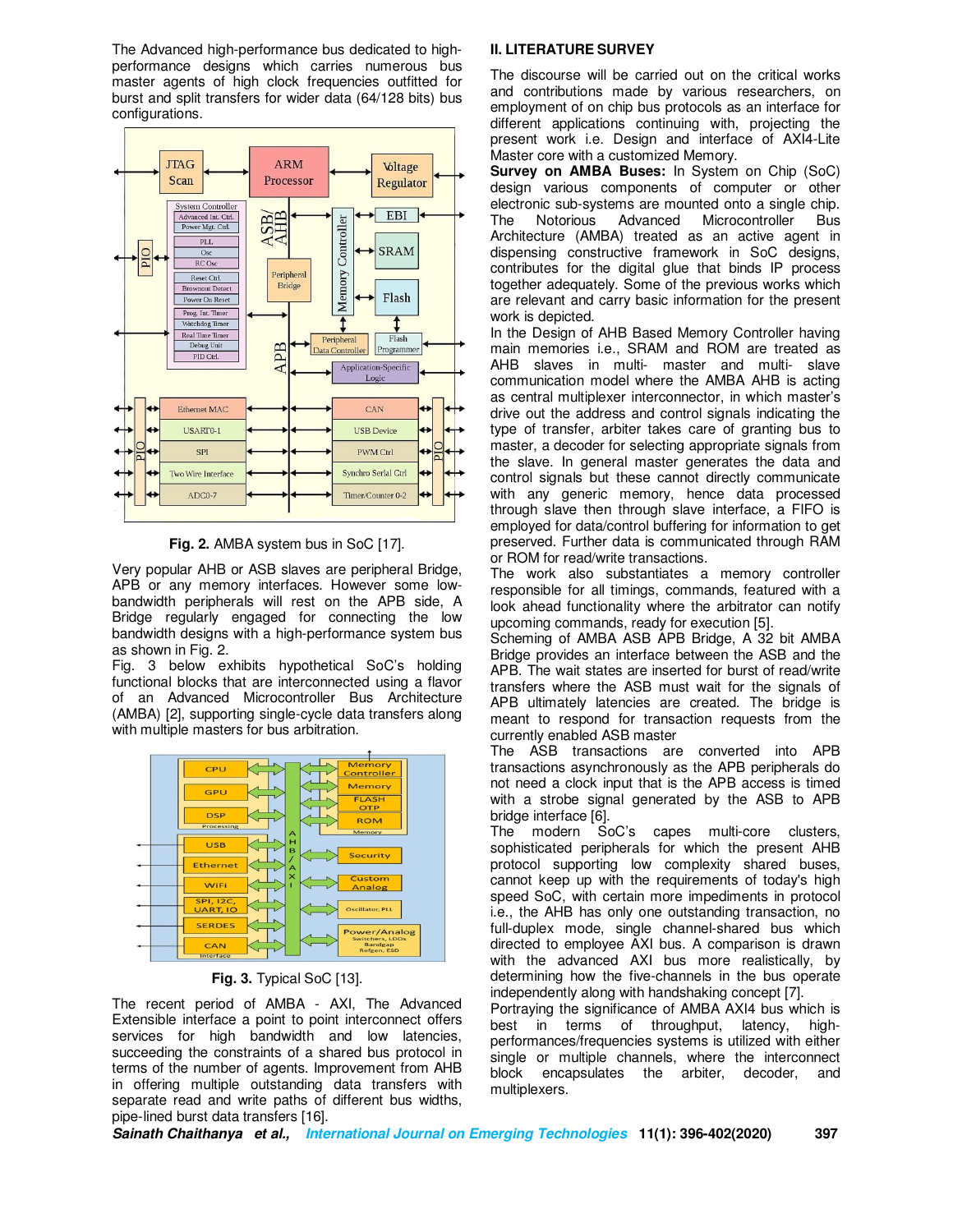The arbiter meant for monitoring the priority to access/release the bus to one of the multiple masters which initiates transactions simultaneously, by arbitration algorithm. The decoder decodes the address and control, sent by master and passes the transaction to sit in one out of 16 slaves for simple and burst mode read/write operations [8].

**Current task:** Due to the increased customer demands design complexity of system on chip (SOC) increases day by day. Hence there is always a productivity gap and right protocol is chosen for the respective applications. To Improve interconnect performance, Improve Quality of Service, Reduces wiring congestion migration is necessary from AXI4 to AXI4-Lite which allows the processor or masters to access the registers(small and mini peripherals) we prefer AXI4- Lite. And also taking the aid of above references and having an eye, a scenario arises where the Master agent frequently want to access information that might be in small for which it uses a simple registers like cache to interact, an effective and proper bus interface have to be picked for satisfying the need. This had motivated the work "Design and interface of AXI4-Lite Master core with a customized Memory" and been developed in Verilog HDL [15].

AXI4-Lite READ operation takes place from Slave to Master and the WRITE operation takes places from Master to Slave. Current task emphasizing design of interface for AXI4-Lite Master core with a customized Memory, the work is detailed in further sessions.

#### **III. AMBA AXI4**

The Fourth generation AMBA 4.0, released in 2010, came up with two types of AXI4 interface which are namely AXI4 memory map (AXI4 or AXI4-lite) and AXI4 stream.

• AXI4— provides a burst of up to 256 data transfer cycles with just a single address phase.

• AXI4-Lite— is a light-weight, uncomplicated, lowthroughput single-bit memory map transaction.

• AXI4-Stream— supports high-speed streaming data. It eliminates the requirement for an address phase and allows unlimited data burst size [18].



**Fig. 4.** AMBA AXI Categories.

AXI4-Lite specification includes a subset of AXI4 for communication with simple control registers whose Key functionalities are

— All transactions are of burst length 1 [11]

- All data accesses use the full width of the data bus
- AXI4-Lite supports a data bus width of 32/64-bit
- All accesses are Non-modifiable, Non-bufferable

— Exclusive accesses are not supported [10]

— AXI4-Lite supports multiple outstanding transactions [12], but a slave can restrict this by the appropriate use of the handshake signals

The current task "Design and interface of AXI4-Lite Master core with a customized Memory" in which READ operation of AXI4-Lite takes place from Slave to Master and the WRITE operation takes from Master to Slave i.e., a customized Memory file.

The AXI4 [4] specifications and the bus stipulate an interface between a single AXI master and a single AXI slave, familiarly called an *Interconnect* block as shown in Fig. 5, where IP cores exchange information.

Both AXI4 and AXI4-Lite interfaces wrap five distinct transaction channels in its architecture:

(i) Write Address Channel

(ii) Write Data Channel

(iii) Write Response Channel

(iv) Read Address Channel

(v) Read Data Channel.



**Fig. 5.** Interconnect Architecture of AXI4-Lite.

As mentioned, the protocol includes five different channels that accommodate several sets of signals shown in Table 1 for facilitating the data transfers between the devices, the detailed description about the transaction channels with its associated signals can be found in reference [16].

| Global                         | <b>ACLK</b>    | <b>ARESETn</b> |               |               |  |
|--------------------------------|----------------|----------------|---------------|---------------|--|
| Write address<br>channel       | <b>AWVALID</b> | <b>AWREADY</b> | <b>AWADDR</b> | <b>AWPROT</b> |  |
| Write data channel             | <b>WVALID</b>  | <b>WREADY</b>  | <b>DATA</b>   | <b>WSTRB</b>  |  |
| Write response<br>channel      | <b>BVALID</b>  | <b>BREADY</b>  | <b>BRESP</b>  |               |  |
| <b>Read address</b><br>channel | ARVALID        | ARREADY        | ARADDR        | <b>ARPROT</b> |  |
| Read data channel<br>RVALID    |                | <b>RREADY</b>  | RDATA         | <b>RRESP</b>  |  |

## **Table 1: Signals in AXI4-Lite.**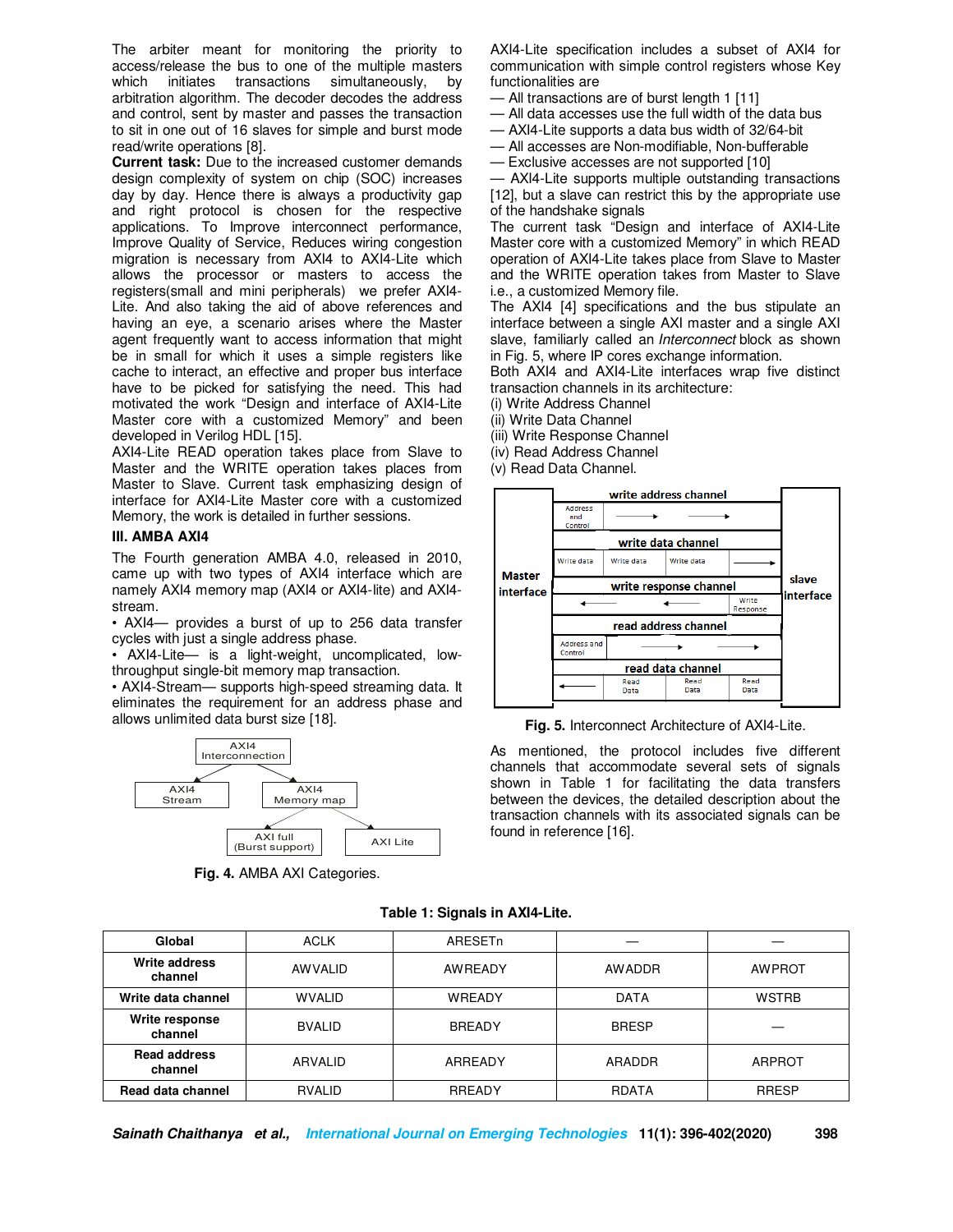#### **IV. WORKING METHODOLOGY**

AXI4-Lite Master creates instructions on the AXI4-Lite bus. The important tasks or functions carried out by the master are as follows:

— During write operation initially Master will send AWVALID Signal with logic high indicating that there is write transaction ready. It sends the particular address by using AWADDR signal to a customized Memory (16 - 32'bit registers) to where it wants to write the data, the address from the Master remains stable until the AWREADY is high. The number of transfers in a burst is given by the AWLEN signal. The AWSIZE highlights the size of each transaction, 32 bits, which has its own ID that will be sent through the AWID to the slave.

— Slave memory gives acknowledgment to Master by asserting AWREADY indicating that it accepts the address.

— The Master sends the data to a particular address in Memory using a data bus through the write data channel.

—When valid data is present in data bus then the WVALID signal goes high.

—WREADY signal goes high indicating that memory accepts the data.

—If the transaction is last in a burst then it is defined by WLAST signal. In AXI4-Lite it has one data transfer transaction per burst,

—In the response channel, there will be two signals BVALID and BREADY. BVALID signal will be high as a token for successful completion of data received during a write operation. The BREADY signal will be high when Master wants to accept valid signal which indicates the acknowledgment from the Master to the Customized slave Memory.



**Fig. 6.** AXI4-Lite architecture during write operation.

**AXI4-Lite Slave** is a simple Memory having 16 register locations of 32'bit data content, the reading operations happen from customized Memory to Master which in turn reading the data in memory. The important tasks or functions carried out by the slave and Master are as follows:

— During reading operation Master will send a specified address from where it wants to read the data in memory file/peripheral through ARADDR signal in read address channel, it also checks whether it is a valid address or not.

— If there is a valid address it Signals ARVALID will high. The address from the Master remains stable until the RREADY signal is high.

— Memory gives acknowledgment to Master by asserting ARREADY, indicating that it accepts the address, followed by placing the data on a data bus.



**Fig. 7.** AXI4-Lite architecture during read operation.

When valid data present in data bus then RVALID Signal goes high indicating that master accepts the data and reads the data which is present in the data bus

# **V. RESULT ANALYSIS**

The entire design is simulated by ISim Simulator. The conversion of RTL to Netlist synthesis is carried by Xilinx ISE 14.4 and is represented in the following Figs. 8, 9, 10 and 11.



**Fig. 8.** Synthesis Diagram of AXI4-Lite Master.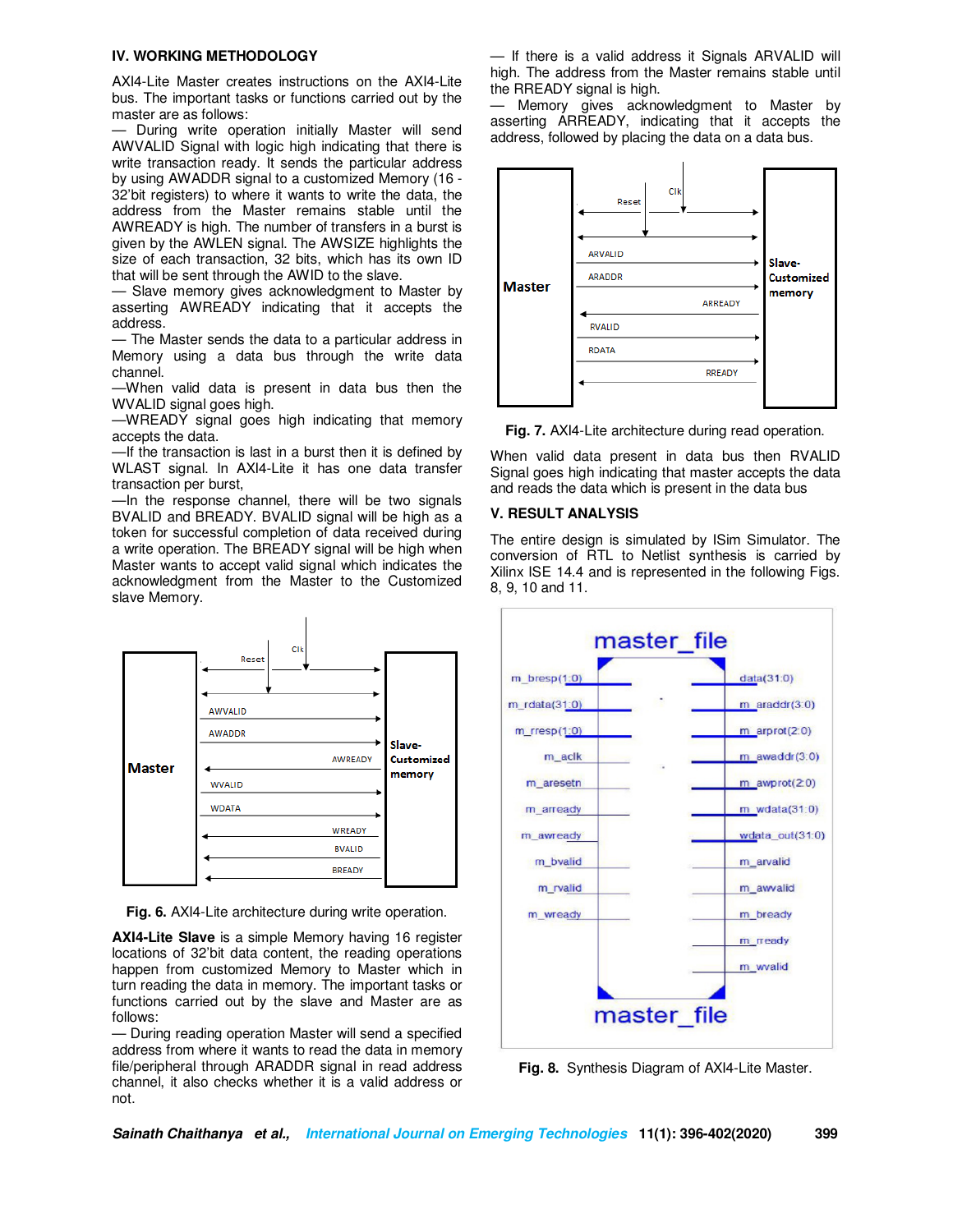





**Fig. 10.** Internal schematic of customized memory.



**Fig. 11.** AXI4-Lite Slave Synthesis diagram.

**Sainath Chaithanya et al., International Journal on Emerging Technologies 11(1): 396-402(2020) 400**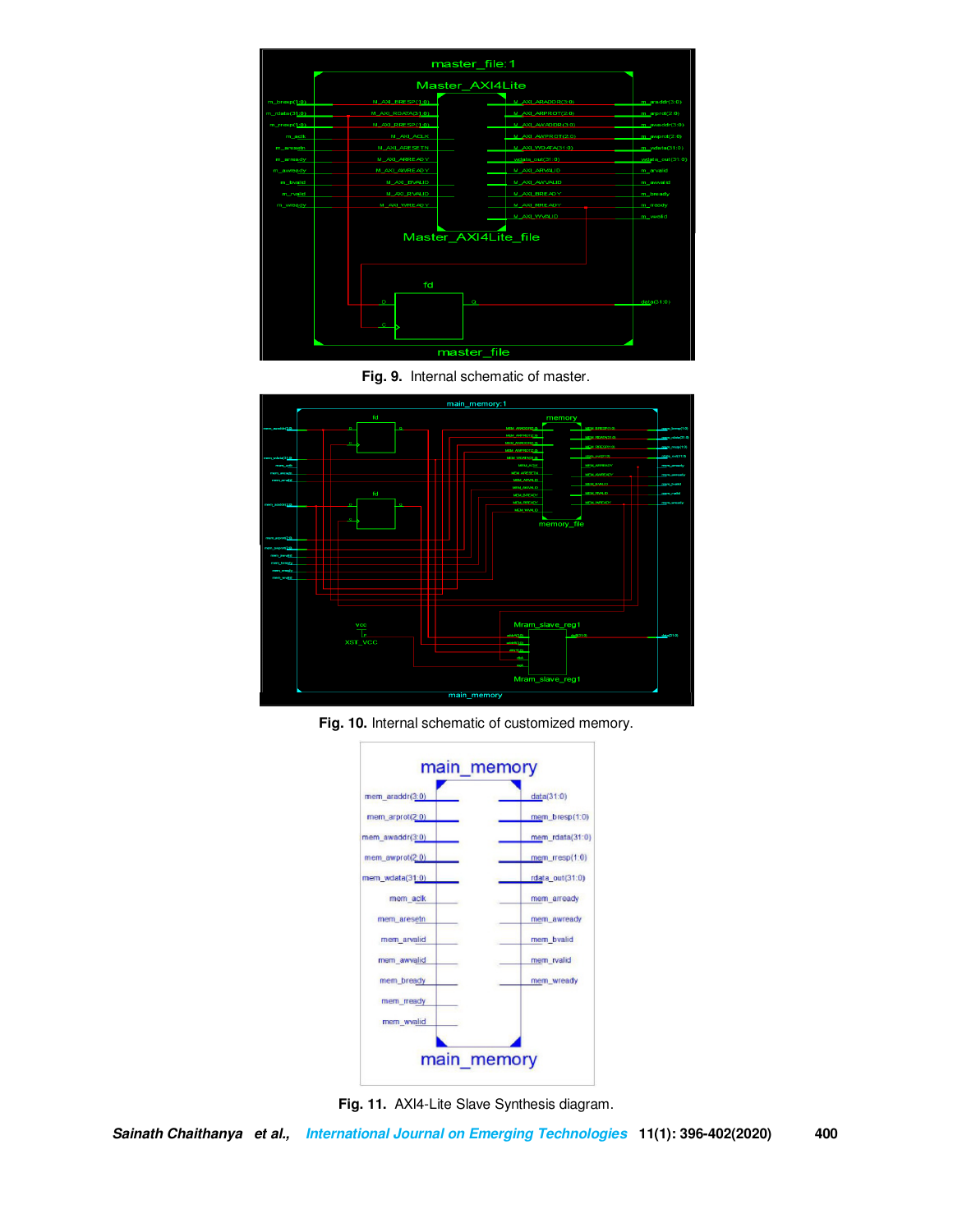#### **VI. DISCUSSION ON SIMULATION RESULTS**

#### **During READ Operation:**

— During WRITE Operation Master sends a particular address (in this case it is decimal 13) to a slave data file. If the address is present in the write address channel then AWVALID Signal will be high.

— Slave data file/Memory acknowledges to Master by asserting AWREADY indicating that it accepts the address. The address from the Master remains stable until the AWREADY is high.

— Then Master will send the data to a memory file using a data bus. When valid data is present in data bus then the WVALID signal goes high.

— When Memory is ready to accept the information it gives WREADY high then Memory will receive that data i.e., 32'd26 present in the data bus. At that particular address, the data present in Memory can be written newly or can be overwritten. Figs. 12, 13 are empty memory file, written memory file respectively and Fig. 14 depicts the simulated timing diagram during the write operation



**Fig. 12.** Memory File before WRITE Operation.

| File:<br>Folt<br>Format<br>Vipor<br>Help |  |
|------------------------------------------|--|
| 000000000000000000000000000000000        |  |
| 000000000000000000000000000000000        |  |
| 000000000000000000000000000000000        |  |
| 000000000000000000000000000000000        |  |
| 0000000000000000000000000000000000       |  |
|                                          |  |
| 000000000000000000000000000000000        |  |
| 0000000000000000000000000000000000       |  |
| 000000000000000000000000000000000        |  |
|                                          |  |
| 000000000000000000000000000000000        |  |
| 000000000000000000000000000000000        |  |
| 000000000000000000000000000011010        |  |
|                                          |  |
|                                          |  |
| 000000000000000000000000000000000        |  |

**Fig. 13.** Memory File after WRITE Operation.



#### **During READ Operation:**

— In READ Operation Master will send a particular address location from where it would like to read the data i.e., 'd13. Whenever an address is present in the read address channel then ARVALID Signal will be high. — The address from the Master remains stable until the RREADY is high. Memory gives acknowledgment to Master by asserting ARREADY indicating that it accepts the address.

— The Memory will receive that Address and puts the data i.e., 32'd26 on the data bus. When valid data is present in the data bus then RVALID signal goes high.

— When the RREADY signal is high, it allows the Master to accept the data (whose timing diagrams are as shown in Fig. 15) which reads from memory file shown in Fig. 16.



**Fig. 15.** Timing diagram during READ Operation.

|                |               |               |      |                               |                                    |             |                 | E:\rqukt\projects-b12\students\student-final-AXI4LITE\axi4\axi4\mem_r |               | $\Box$ $\Box$ | $\overline{\mathbf{x}}$ |   |
|----------------|---------------|---------------|------|-------------------------------|------------------------------------|-------------|-----------------|-----------------------------------------------------------------------|---------------|---------------|-------------------------|---|
| File<br>Window | Edit          | <b>Search</b> | View | <b>Encoding</b>               | Language                           |             | <b>Settings</b> | Macro                                                                 | Run           | Plugins       |                         | x |
|                |               |               |      | $\bullet$ $\bullet$ $\bullet$ | <b>Fin</b><br>- Final              |             | 曲               | 每                                                                     |               |               |                         |   |
|                |               |               |      |                               |                                    |             |                 |                                                                       |               |               |                         |   |
|                | mem_reg.bd E3 |               |      |                               |                                    |             |                 |                                                                       |               |               |                         |   |
|                |               |               |      |                               | 000000000000000000000000000000000  |             |                 |                                                                       |               |               |                         | ۰ |
| $\overline{2}$ |               |               |      |                               | 000000000000000000000000000000000  |             |                 |                                                                       |               |               |                         |   |
| $\overline{a}$ |               |               |      |                               | 00000000000000000000000000000000   |             |                 |                                                                       |               |               |                         |   |
| $\overline{4}$ |               |               |      |                               | 0000000000000000000000000000000000 |             |                 |                                                                       |               |               |                         |   |
| 5              |               |               |      |                               |                                    |             |                 |                                                                       |               |               |                         |   |
| 6              |               |               |      |                               | 00000000000000000000000000000000   |             |                 |                                                                       |               |               |                         |   |
| $\overline{7}$ |               |               |      |                               | 0000000000000000000000000000000000 |             |                 |                                                                       |               |               |                         |   |
| 8              |               |               |      |                               | 0000000000000000000000000000000000 |             |                 |                                                                       |               |               |                         | Ξ |
| $\circ$        |               |               |      |                               | 00000000000000000000000000000000   |             |                 |                                                                       |               |               |                         |   |
| 10             |               |               |      |                               | 00000000000000000000000000000000   |             |                 |                                                                       |               |               |                         |   |
| 11             |               |               |      |                               |                                    |             |                 |                                                                       |               |               |                         |   |
| 12             |               |               |      |                               |                                    |             |                 |                                                                       |               |               |                         |   |
| 13             |               |               |      |                               |                                    |             |                 |                                                                       |               |               |                         |   |
| 14             |               |               |      |                               |                                    |             |                 |                                                                       |               |               |                         |   |
| 15             |               |               |      |                               |                                    |             |                 |                                                                       |               |               |                         |   |
| 16             |               |               |      |                               | 000000000000000000000000000000000  |             |                 |                                                                       |               |               |                         |   |
| Ln:1           | Col:1 Sel:010 |               |      |                               |                                    | Dos\Windows |                 |                                                                       | UTF-8 w/o BOM |               | <b>INS</b>              |   |

**Fig. 16.** Information in Memory during read Operation.

# **VII. CONCLUSION**

This paper started out with a discussion about SoC and Bus protocols demonstrating AMBA significance, along with its versions which meant for adequate interface for a given application in glimpse. The present digital era has enormous heterogeneous peripherals on system board with numerous processor cores; among which the AMBA-AXI of ARM's an open-standard, on-chip communication standard supports a rich set of bus signals, administrating several peripherals for a framework on a chip.

The work focuses on the designing of AXI4-Lite which is meant for low memory peripheral requirements Concluding with the synthesis of AXI4-LITE Master Core and a Slave Memory peripheral along with the simulation waveforms exhibiting how a master

**Sainath Chaithanya et al., International Journal on Emerging Technologies 11(1): 396-402(2020) 401 Fig. 14.** Timing diagram during WRITE Operation.